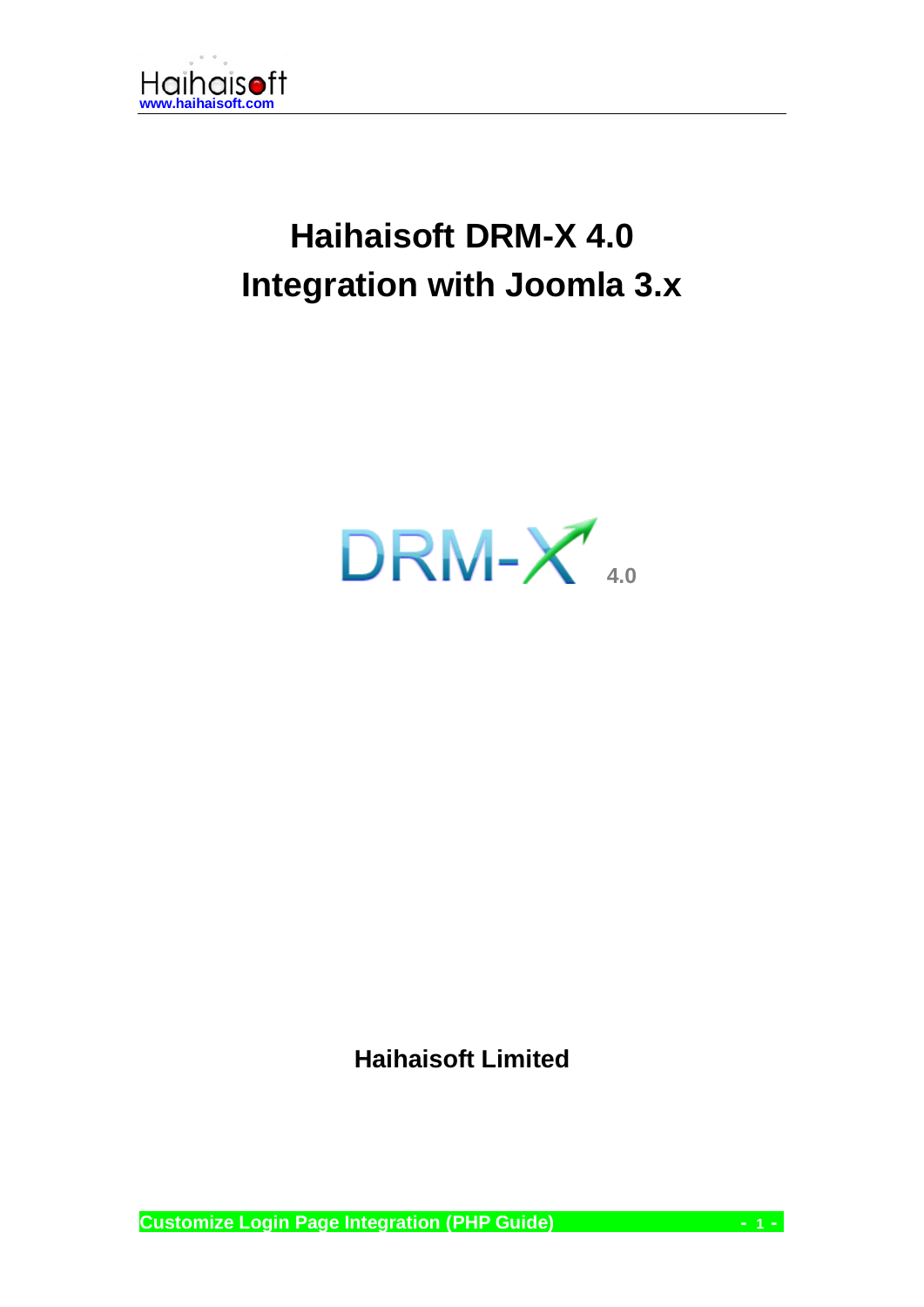

# <span id="page-1-0"></span>**Table of Contents**

| WHAT NECESSARY BEFORE INTEGRATION? 3                              |
|-------------------------------------------------------------------|
|                                                                   |
|                                                                   |
|                                                                   |
| STEP1. OPEN THE INDEX.PHP ON WHICH YOUR USER LOGIN OR REGISTER. 9 |
|                                                                   |
| STEP3. ADD THE CODE BELOW INTO THE LICSTORE. PHP PAGE.  10        |
| STEP4. SET DRM-X WEBSITE INTEGRATION PARAMETERS 11                |
|                                                                   |
|                                                                   |
| STEP7. PLAY YOUR CONTENTS PROTECTED BY DRM-X.  14                 |
|                                                                   |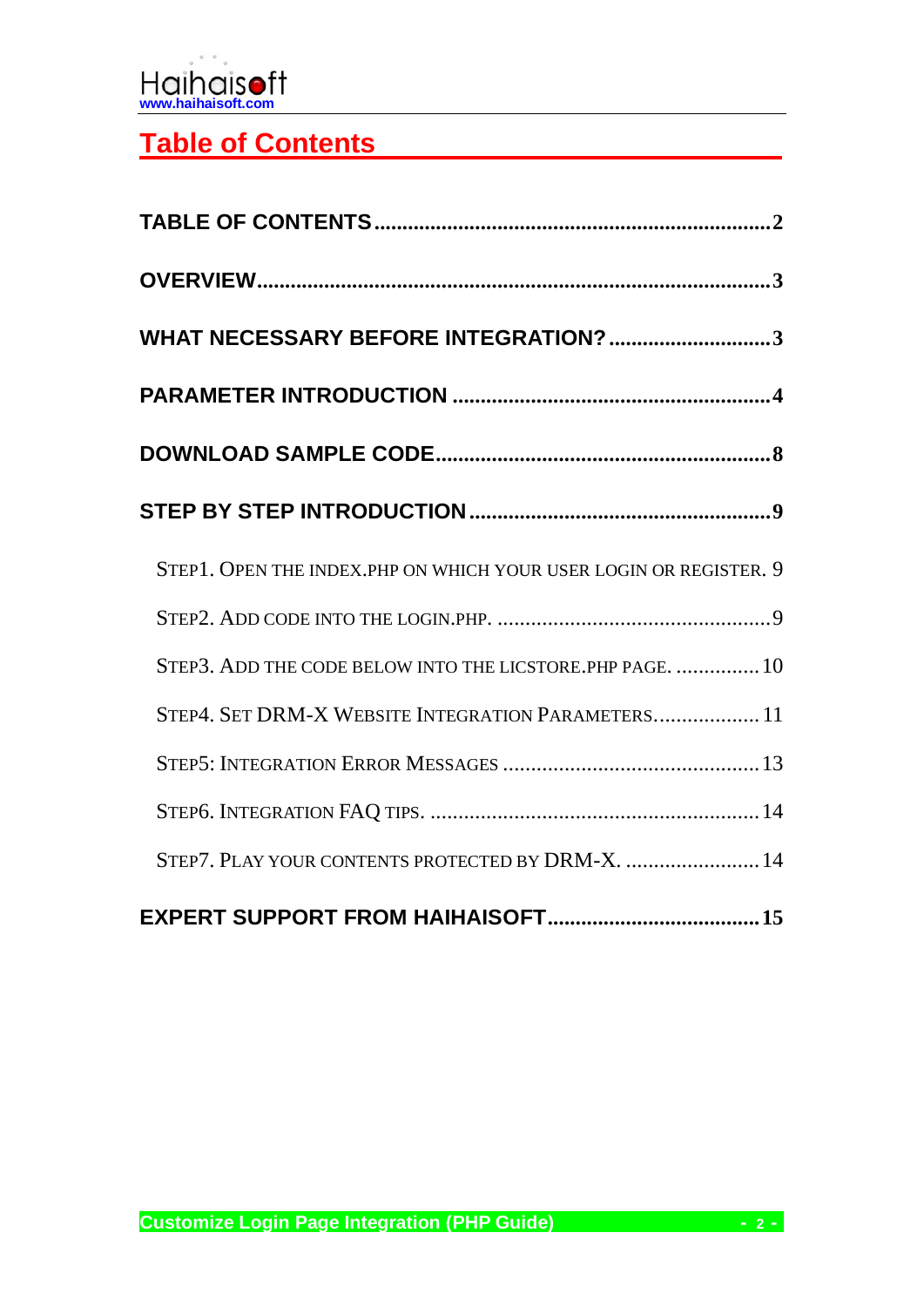# <span id="page-2-0"></span>**Overview**

After custom login page integration, your users just need to register and login on your own website. It will open your website's DRM login window when the user opens your protected content.

| DRM-X            |
|------------------|
| $\mathbf{L}$     |
|                  |
| Login            |
| Other            |
| Help?<br>Courses |

For the integration, you need to create a new custom login page or modify your existed login page. It requires some code work. But don't worry, very simple.

You only need to call the DRM-X 4.0 XML Web service interface, You can get the details about DRM-X 4.0 XML Web Service interface by the link below:<http://4.drm-x.com/haihaisoftLicenseservice.asmx>

# <span id="page-2-1"></span>**What necessary before integration?**

#### **1. DRM-X 4.0 Account**

You need to have a DRM-X 4.0 Premier, Business or Enterprise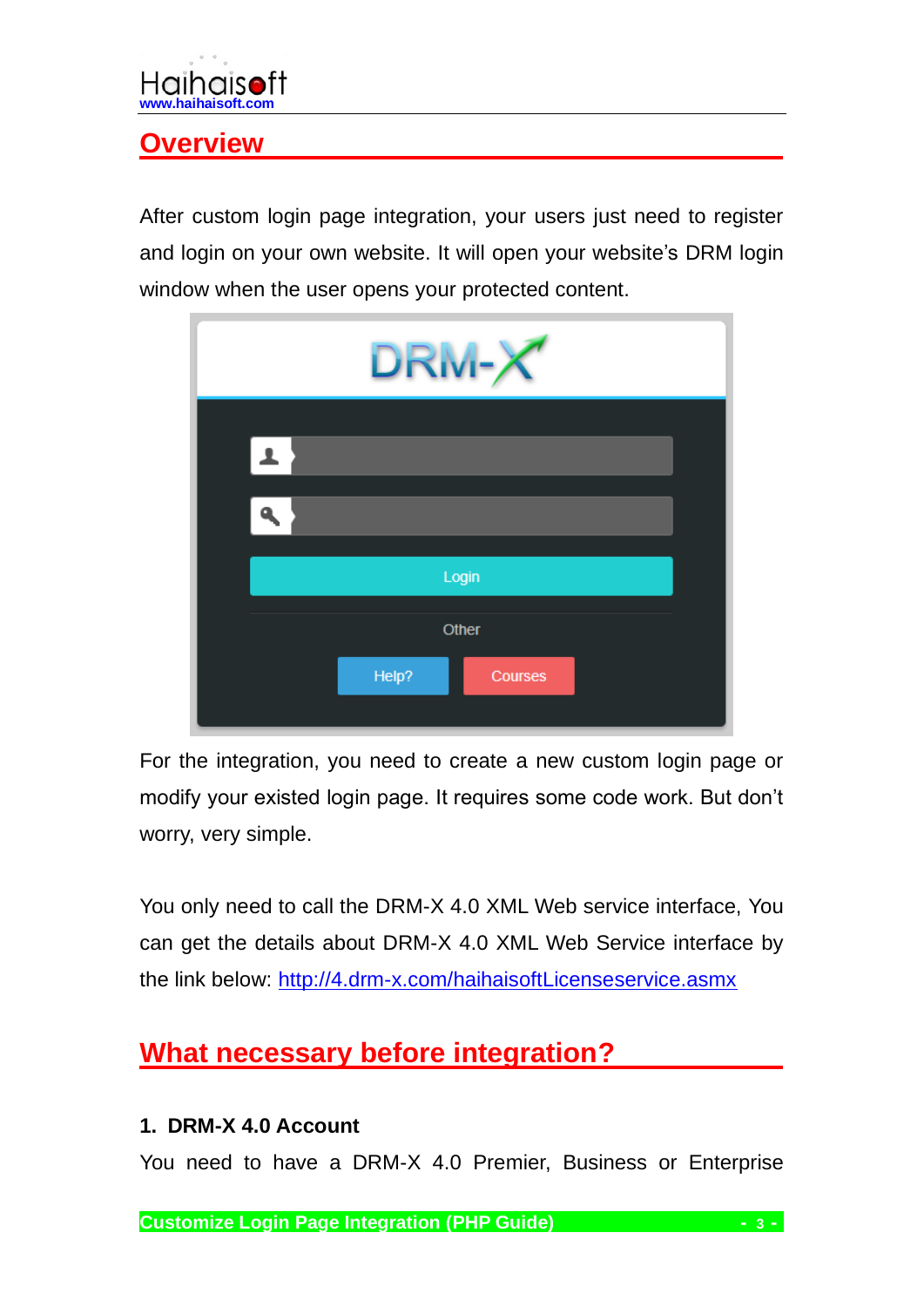before you can integrate with your platform. DRM-X 4.0 personal account users can manage its users on [4.drm-x.com](http://4.drm-x.com/) instead.

Click the link below to see the DRM-X Account Comparison. <http://www.drm-x.com/Fees-Compare-4.0.aspx>

#### **2. User database, custom login page.**

You should setup a database that can store your users' information if you want to integrate with DRM-X 4.0 platform. You also need to create user custom login page for your users to login.

### <span id="page-3-0"></span>**Parameter Introduction**

The parameter in blue color is required field. You can set the others into 'N/A' (means empty) or enter the correct value.

- ⚫ **AdminEmail:** your login Email of DRM-X 4.0 Account.
- ⚫ **WebServiceAuthStr:** the Web Service Authenticate String for DRM-X 4.0 web service. The value you set here must be the same with the one on your DRM-X 4.0 account.

Steps to setup:

- 1. Login your DRM-X 4.0 account.
- 2. Click the **Account Settings** in the left panel and choose the **Website Integration Preferences**, as shown in the screenshot below: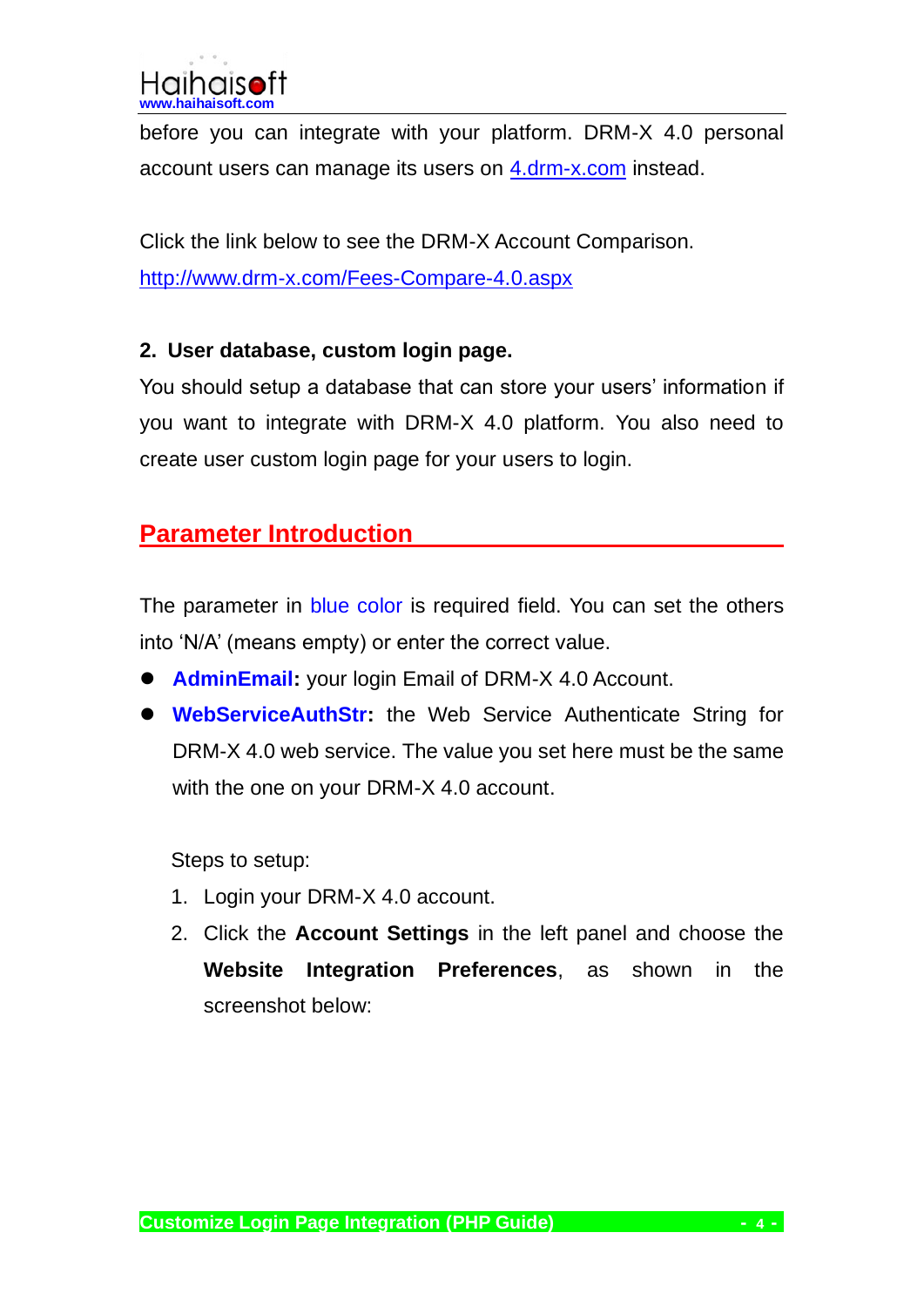| <b>Haihaisoft</b><br>www.haihaisoft.com |                         |                             |                                        |  |
|-----------------------------------------|-------------------------|-----------------------------|----------------------------------------|--|
|                                         | <b>Account Home</b>     | <b>Account Settings</b>     |                                        |  |
|                                         | <b>User Group</b>       | <b>Account Information</b>  | Preferences                            |  |
|                                         | <b>License Profile</b>  | <b>Contact Information</b>  | <b>Payment Preferences</b>             |  |
|                                         | <b>Rights</b>           | <b>Change Password</b>      | <b>Currency Preferences</b>            |  |
|                                         | <b>Users</b>            | <b>Notification</b>         | <b>Website Integration Preferences</b> |  |
| îĺ                                      | <b>Reports</b>          | <b>Renew Service</b>        | <b>End User Settings</b>               |  |
| łО.                                     | <b>Account Settings</b> | Select another package here | Manage Blacklist                       |  |
|                                         | <b>Protect File</b>     |                             | <b>Force Use Latest Xvast Browser</b>  |  |

3. Select **Custom login page integration** and enter the **Web Service Authenticate String**. As shown in the screenshot below:

| Profile - Website Integration Preferences                                                                                                                                                                                                                                                                                                                                                                                                                  |                               |  |  |
|------------------------------------------------------------------------------------------------------------------------------------------------------------------------------------------------------------------------------------------------------------------------------------------------------------------------------------------------------------------------------------------------------------------------------------------------------------|-------------------------------|--|--|
| <b>Integration Method: Integration Help</b>                                                                                                                                                                                                                                                                                                                                                                                                                |                               |  |  |
| OSynchronize user integration                                                                                                                                                                                                                                                                                                                                                                                                                              | Custom login page integration |  |  |
| Note: Synchronize user integration is synchronize your website users to DRM-X.com your user. We<br>protect the password with strong encryption. It's secure and easy. (Recommend for most users)<br>Custom login page integration is when user acquiring license, it will pop up your website DRM<br>login window to acquire license. It requires you create a new DRM login page. It requires more<br>code work. (Not Recommend, only for advanced users) |                               |  |  |
| Please set a Web Service Authentication String for DRM-X web service (DRM-X need you provide this<br>string to access DRM-X web service.)                                                                                                                                                                                                                                                                                                                  |                               |  |  |
| 123qwe                                                                                                                                                                                                                                                                                                                                                                                                                                                     |                               |  |  |
| <b>Please enter License URL(Must begin with http:// or https://)</b> (License URL is the url used by pop window<br>when acquiring license)                                                                                                                                                                                                                                                                                                                 |                               |  |  |
| <b>Submit</b><br>Cancel                                                                                                                                                                                                                                                                                                                                                                                                                                    |                               |  |  |

4. Click the **Submit** button below and you will get the message shown on the picture below: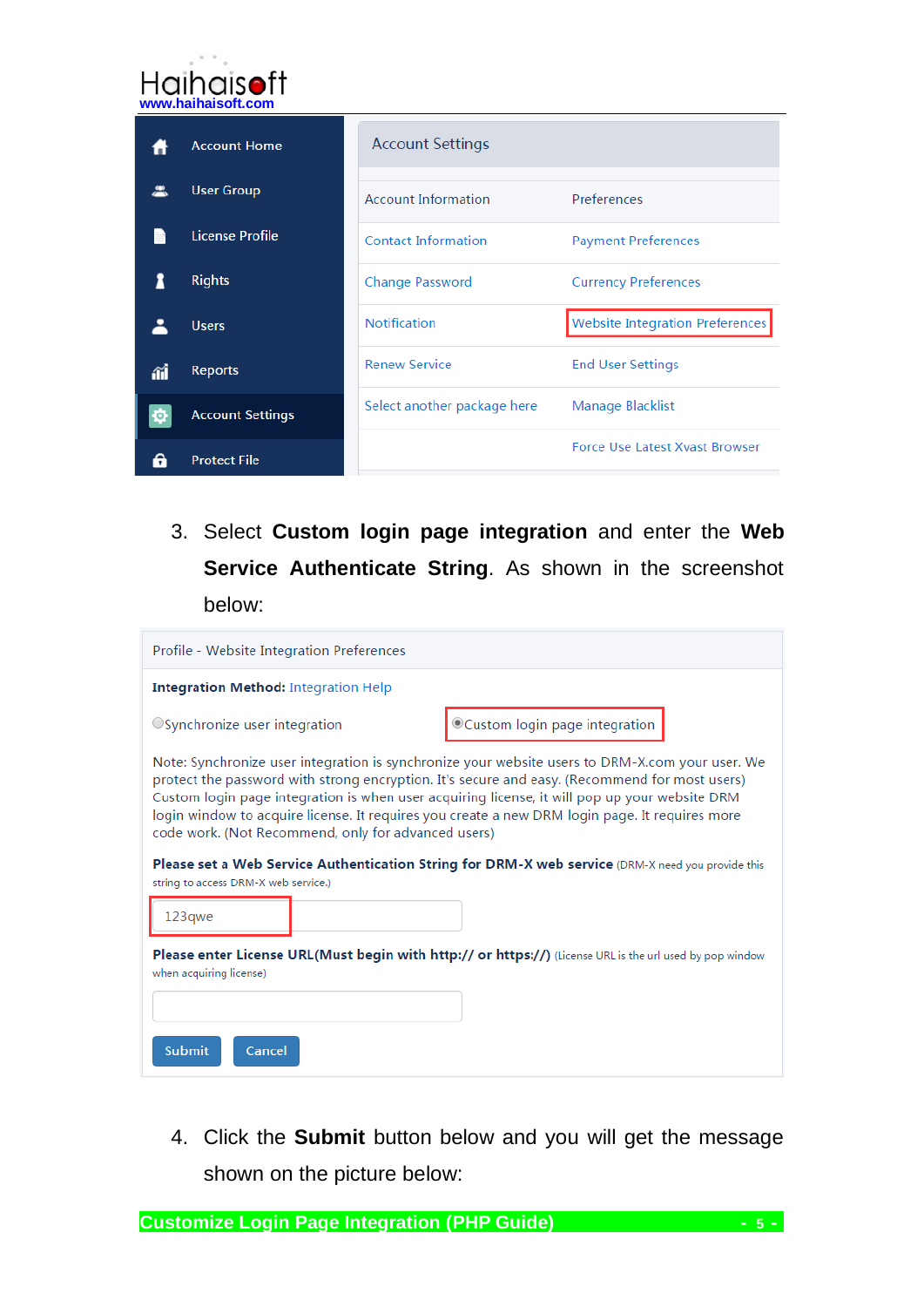You have updated Website Integration Preferences successfully.

Profile - Website Integration Preferences

**Integration Method: Integration Help** 

 $\circ$  Synchronize user integration  $\circ$   $\circ$  Custom login page integration

GroupID: the ID of your Group created in your DRM-X 4.0 account. You can find GroupID value in Users Group of DRM-X 4.0 Account.



Note: in the code you just need to enter one Group ID, and the users signed up on your website will be added into group directly. You can manually change the group they belong to in your DRM-X 4.0 account if you want.

- ⚫ **UserLoginName:** the username or unique UserID in your user database.
- ⚫ **UserFullName**: the Full Name of User. This parameter is option. You can leave this UserFullName parameter to blank, or just set it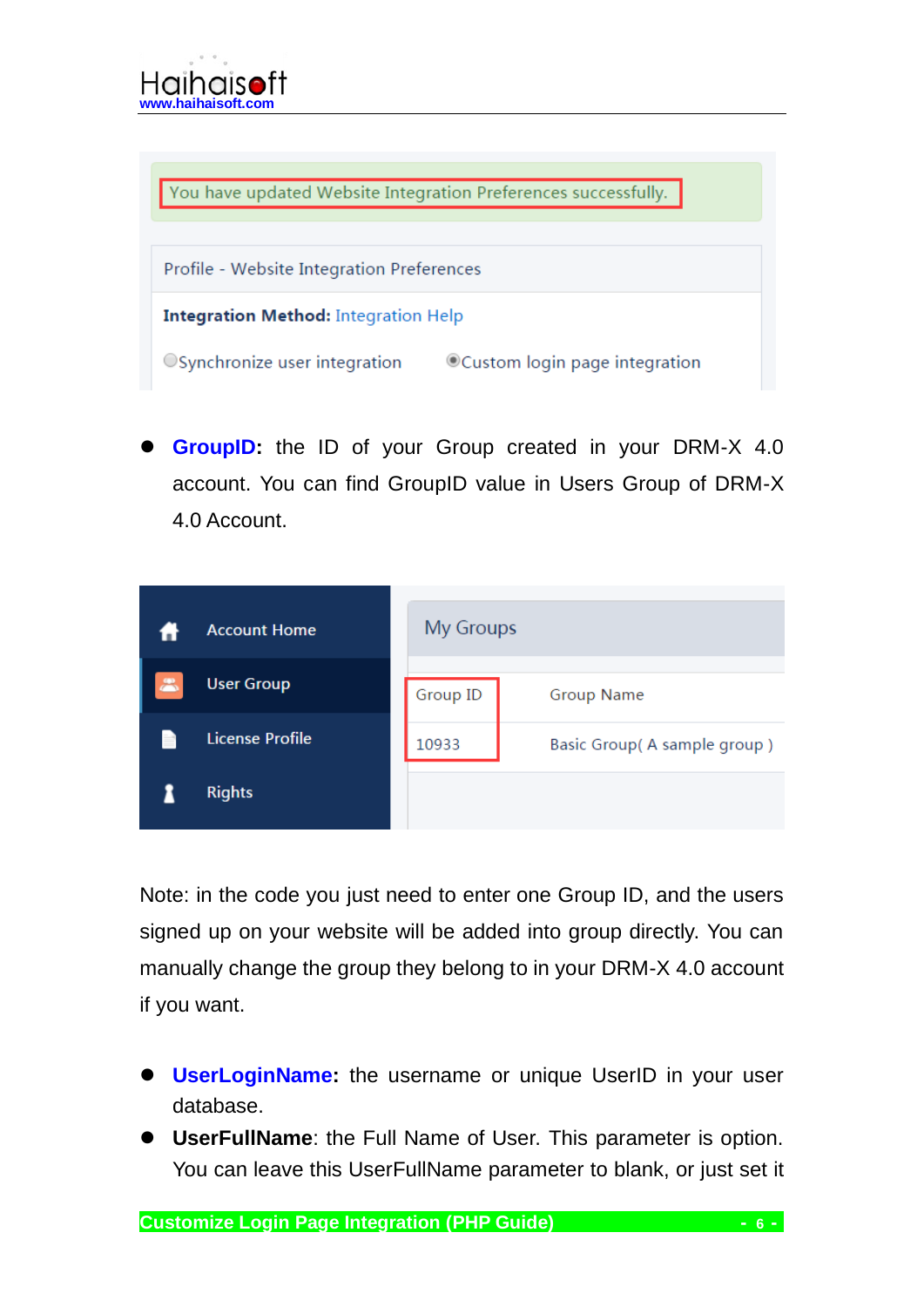

value to N/A.

- **ProfileID:** the ID of the license profile you create on DRM-X 4.0. DRM-X 4.0 provides this parameter.
- ⚫ **ClientInfo:** the basic client information of your users. DRM-X 4.0 provides this parameter.
- ⚫ **RightsID:** the ID of rights that you created in your DRM-X 4.0 Accounts. DRM-X 4.0 provides this parameter.
- **IP:** IP address of your user which acquire license. You must return user's correct IP address.
- ⚫ **Platform:** the operating system of end user. DRM-X will return value: Windows XP, Windows Vista, Windows 7, Windows 8, Windows 10, Mac or Android, and so on.
- **ContentType:** the type of protected content, DRM-X 4.0 will return Audio/Video or PDF.
- ⚫ **Version:** Xvast browser version, DRM-X 4.0 provides this parameter.
- ⚫ **yourproductid:** the ProductID in your system, the settings here are used to determine the relationship between the License Profile and the product (course) in your system, please set it in License Profile.

Check the ID of the product (course) in your website order system, and set this ID to the product ID of the corresponding DRM-X 4.0 License Profile. When the user accesses the encrypted file, the DRM-X 4.0 client will return the set value of yourproductid to you. Please refer to the image below: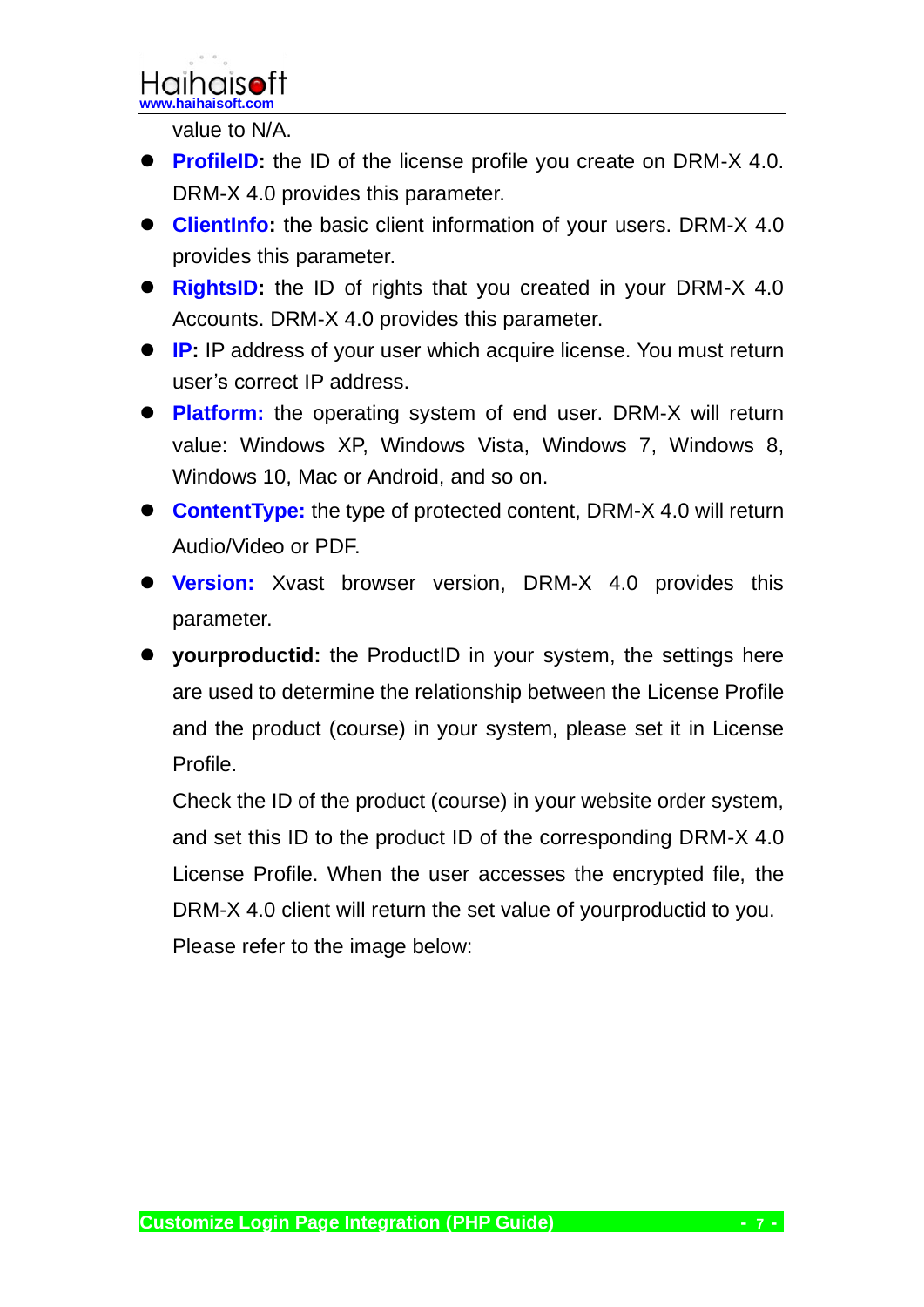|    | $i$ hais $\bullet$ ft<br>www.haihaisoft.com        |                                                 |                                                                                                 |                        |                       |                 |
|----|----------------------------------------------------|-------------------------------------------------|-------------------------------------------------------------------------------------------------|------------------------|-----------------------|-----------------|
|    | ×<br>System $\sim$<br>Products<br>ఊ                | Users $\sim$<br>Menus $\sim$                    | Content $\sim$<br>Components -                                                                  | Extensions -           | Help $\sim$           |                 |
|    | ±<br>Export                                        | ❸<br>Publish<br><b>Unpublish</b>                | Þ<br><b>O</b> New<br>Copy                                                                       |                        | 図<br>Edit             | ×<br>Delete     |
|    | $\blacktriangleright$ System $\blacktriangleright$ | & Products -<br>$\triangle$ Customers $\sim$    | $\equiv$ Orders $\sim$                                                                          | $\Box$ Display $\star$ | O Documentation -     |                 |
|    | <b>Explorer</b><br><b>B</b> Root                   |                                                 |                                                                                                 |                        | Search                |                 |
|    | product category<br>Brand                          | Image<br>П                                      | Name / Code                                                                                     |                        | Price                 | <b>Quantity</b> |
|    |                                                    | □                                               | matemáticas III<br><b>Test</b>                                                                  |                        |                       | Unlimited       |
|    |                                                    | Display # 20<br>Results 1 - 1 of 1              |                                                                                                 |                        |                       |                 |
|    |                                                    |                                                 | localhost/Joomla39/administrator/index.php?option=com_hikashop&ctrl=product&task=edit&cid[]-(1) |                        |                       |                 |
| A  | <b>Account Home</b>                                | <b>Edit License Profile</b>                     |                                                                                                 |                        |                       |                 |
| 2  | <b>User Group</b>                                  | Edit License Profile (*=Required Fields)        |                                                                                                 |                        |                       |                 |
| B  | <b>License Profile</b>                             | Profile ID                                      | an in                                                                                           |                        |                       |                 |
| 1  | <b>Rights</b>                                      | Profile Name*                                   | matemáticas III                                                                                 |                        |                       |                 |
| 2  | <b>Users</b>                                       | <b>Default Rights</b><br>*(Choose at least one) | Select<br><b>Rights Name</b>                                                                    | Price                  | <b>Rights Details</b> |                 |
| íí | Reports                                            |                                                 | <b>FRAN</b><br>☑                                                                                | $\bf{0}$               | <b>Details</b>        |                 |
| ۰  | <b>Account Settings</b>                            |                                                 | <b>Add New Rights</b>                                                                           |                        |                       |                 |
| θ  | <b>Protect File</b>                                | Security Version*                               | $\overline{2}$                                                                                  |                        |                       |                 |
|    |                                                    | ProductID in your<br>system(Option):            | 1                                                                                               |                        |                       |                 |

### <span id="page-7-0"></span>**Download Sample Code**

You can download the sample pages by clicking the link below: Standard integration code:

**[http://www.drm-x.com/download/DRM-X\\_4.0\\_Integration/DRM-X\\_](http://www.drm-x.com/download/DRM-X_4.0_Integration/DRM-X_4.0_Joomla_Integration_Code.zip) [4.0\\_Joomla\\_Integration\\_Code.zip](http://www.drm-x.com/download/DRM-X_4.0_Integration/DRM-X_4.0_Joomla_Integration_Code.zip)**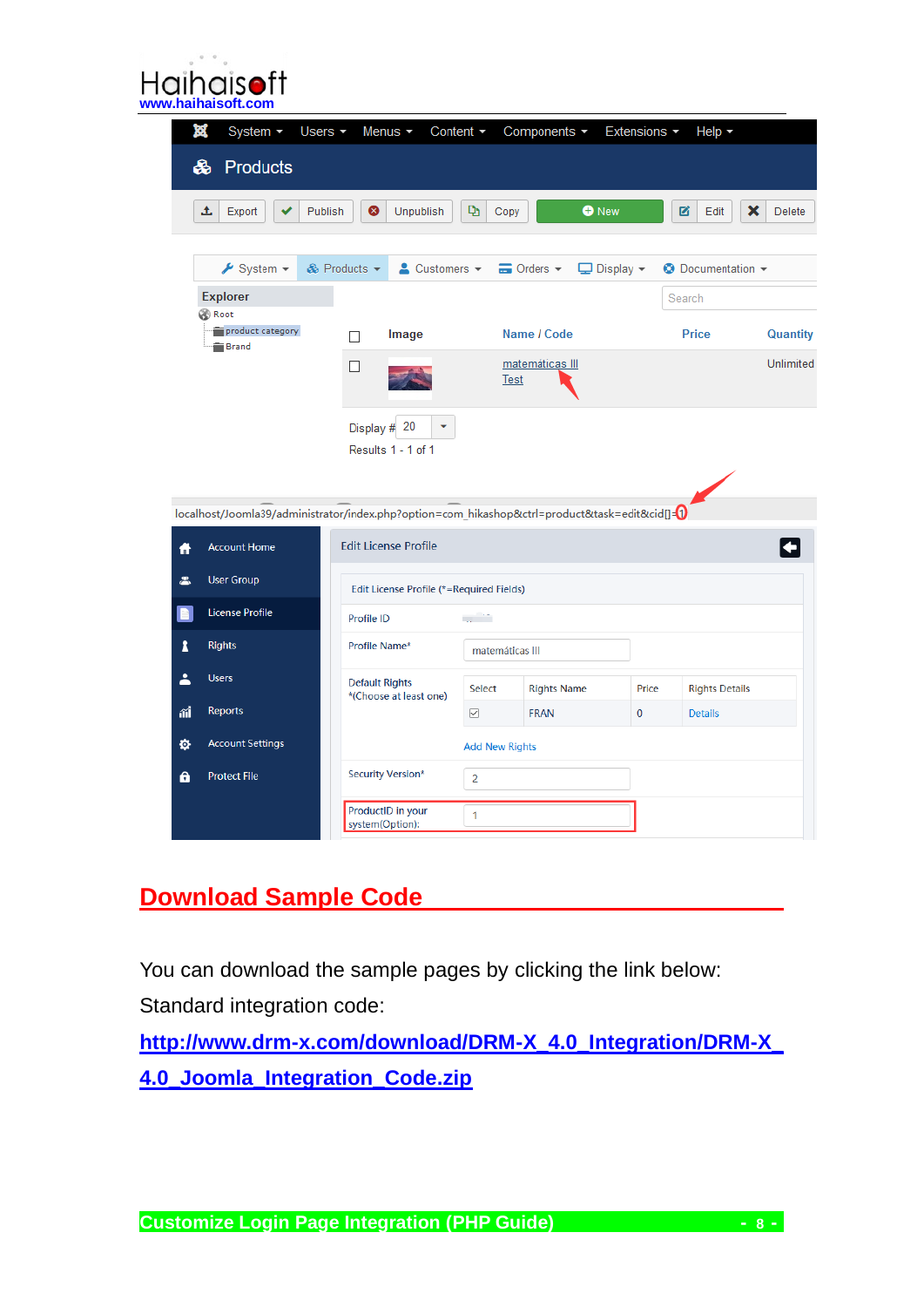### <span id="page-8-0"></span>**Step by Step Introduction**

#### <span id="page-8-1"></span>**Step1. Open the index.php on which your user login**

Set cookies or session to store the value of profileid, clientinfo, rightsid, yourproductid, platform, contenttype, version, return\_url. Shown the sample code below:

```
<?php
   session start();
   $ SESSION['ProfileID'] = $ REQUEST["profileid"];
   $_SESSION['ClientInfo'] = $_REQUEST["clientinfo"];
   $_SESSION['Platform'] = $_REQUEST["platform"];
   $_SESSION['ContentType'] = $_REQUEST["contenttype"];
  $ SESSION['ProductID'] = $ REQUEST["yourproductid"];
   $ SESSION['RightsID'] = $ REQUEST["rightsid"];
  \overline{\text{S}} SESSION['Version'] = \overline{\text{S}} REQUEST["version"];
   $ SESSION['Return URL'] = $ REQUEST["return url"];
   /*Xvast will provide the value above when users open your p
rotected files.*/
   if ($_REQUEST["profileid"] == NULL) {
      $error = 1;
      $info = 'Illegal request or session has expired. Please
obtain license by accessing the encrypted file.';
   }
?>
```
#### **Step2. Add your business logic code into the login.php.**

In this integration example, we use Joomla's Hikashop shopping cart system for demonstration.

First, we need to connect to the database to verify the user's login. After the user's verification, we will check the user's order in the Hikashop system, and verify whether the order is in the completed state. Then compare the product (course) ID of the user's order with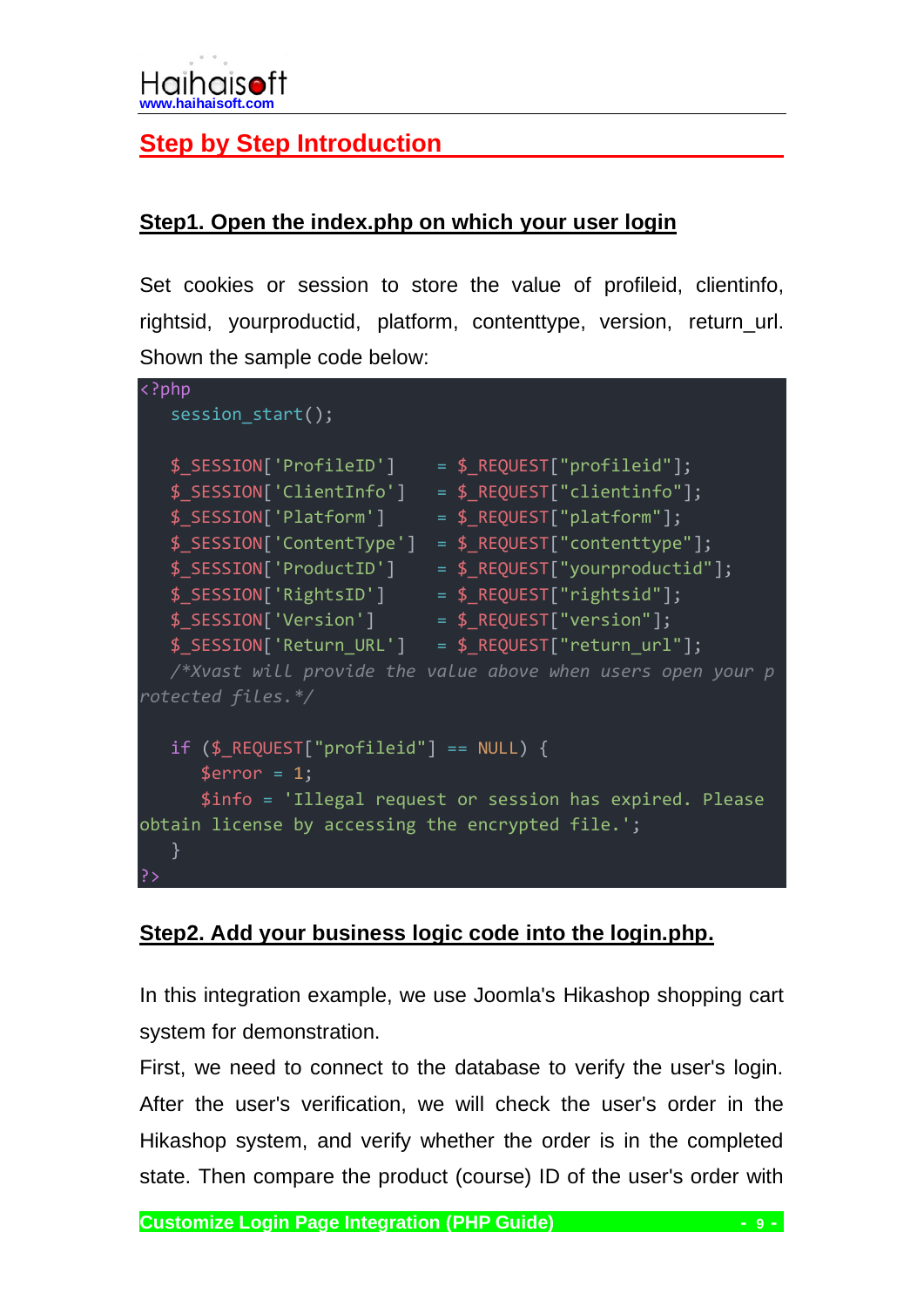yourproductid set in the license profile, and then judge whether the encrypted file opened by the user is purchased by him.

Then you can call the DRM-X 4.0 integration interface to meet your business needs. In the sample code, we use several common methods. Their calling order is: CheckUserExists, AddNewUser, and getLicenseRemoteToTableWithVersion, and then stores the data returned by the license acquisition method with session for use by the licstore.php page.

Of course, we also provide other interface methods. For more methods, please refer to the DRM-X 4.0 [XML Web service interface.](http://4.drm-x.com/haihaisoftLicenseservice.asmx) When everything is done, you need to direct to licstore.php Page for the next operation.

### <span id="page-9-0"></span>**Step3. licstore.php Storage license**

Please create a new page named licstore.php. In this page, we need to check the license obtained before. If there is an error in the license, direct to licerror.php displays error information for the license.

```
The code is as follows:
```

```
<?php
    session start();
    $license = $_SESSION["license"];
    $message = $_SESSION["message"];
    if(stripos($license, '<div id="License_table_DRM-x4" style
="display:none;">' ) === false ){
        header("location:licerror.php?error=".$license."&messa
ge=".$message);
        exit;
    }
```
The title tag needs to display the previous return url. <title><?php echo \$\_SESSION["Return\_URL"]; ?></title>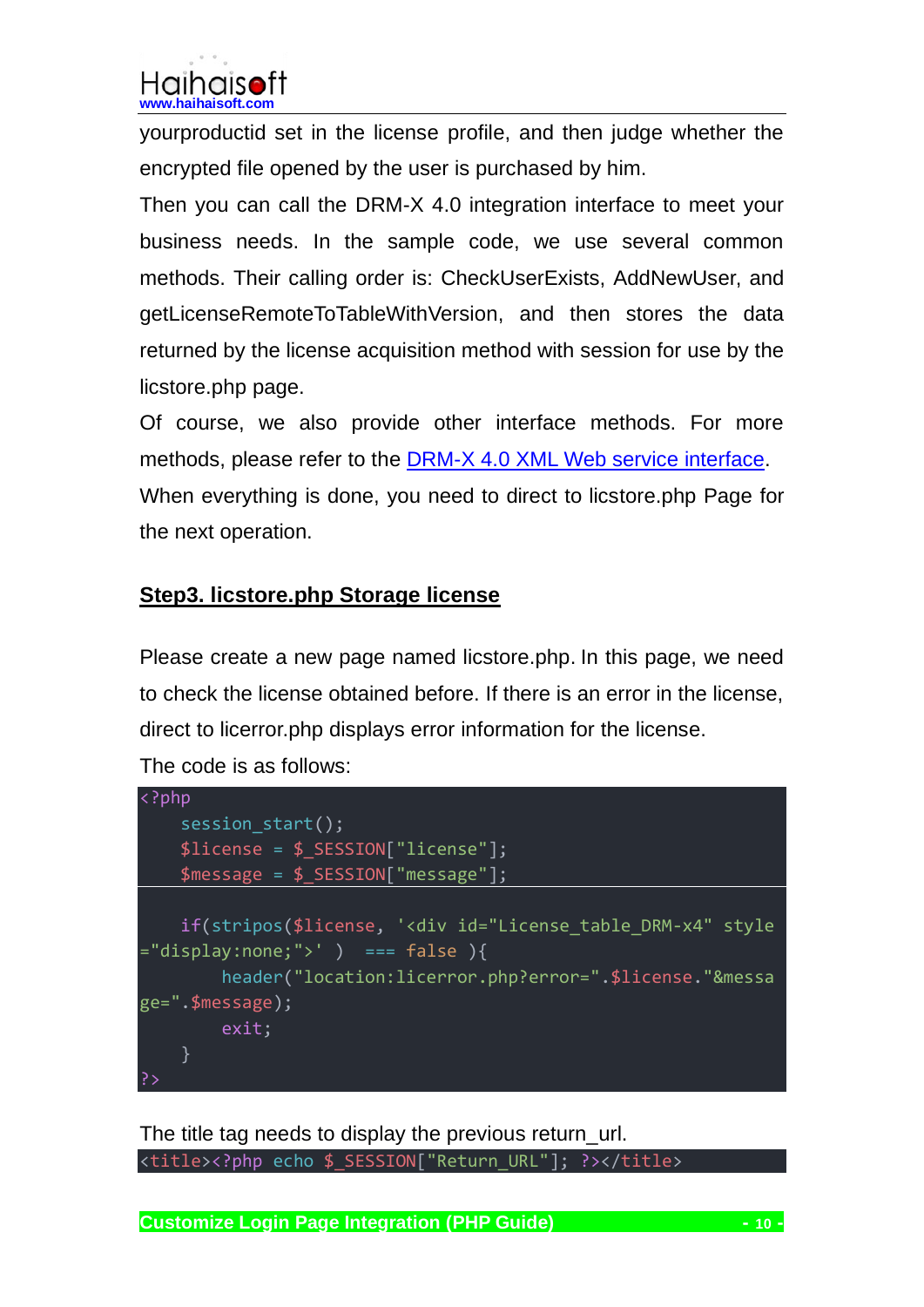

Finally, the license must be output in the body tag.



We suggest that you follow the licstore.php and licerror.php You only need to modify the page style.

#### <span id="page-10-0"></span>**Step4. Set DRM-X 4.0 Website Integration Parameters.**

Before that, please upload the folder of the integration code to the root directory of your website.

So it will pop up the index.php when your users open your protected files. You can customize the page styles to your own.

Steps to setup:

- 1. Login your **DRM-X 4.0 account**.
- 2. Click the **Account Settings** in the left panel and choose the **Website Integration Preferences**, as shown in the screenshot below: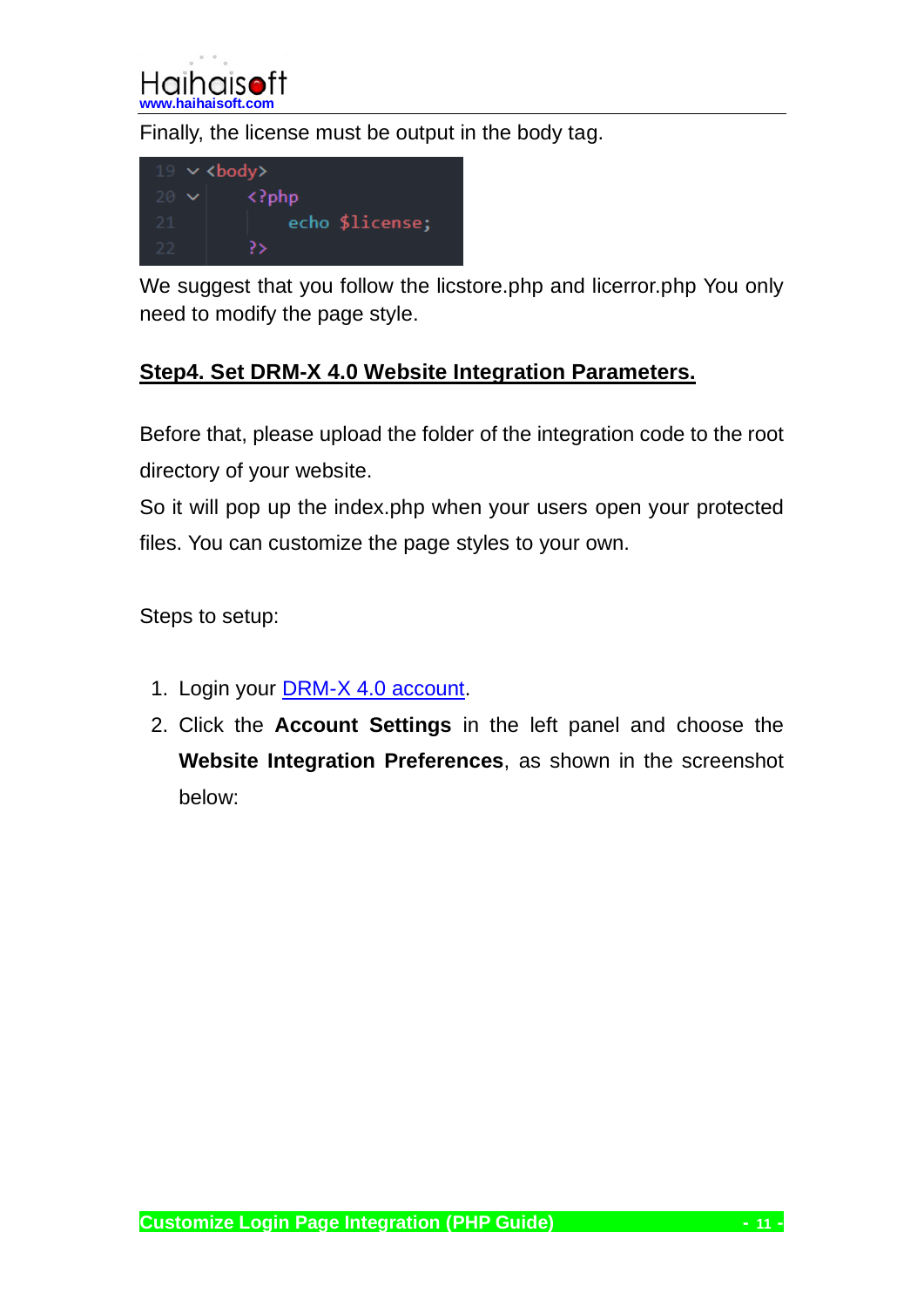|         | Haihaisoft<br>www.haihaisoft.com |                             |                                        |
|---------|----------------------------------|-----------------------------|----------------------------------------|
|         | <b>Account Home</b>              | <b>Account Settings</b>     |                                        |
|         | <b>User Group</b>                | <b>Account Information</b>  | Preferences                            |
|         | <b>License Profile</b>           | <b>Contact Information</b>  | <b>Payment Preferences</b>             |
|         | <b>Rights</b>                    | <b>Change Password</b>      | <b>Currency Preferences</b>            |
|         | <b>Users</b>                     | <b>Notification</b>         | <b>Website Integration Preferences</b> |
| ΛÎ      | <b>Reports</b>                   | <b>Renew Service</b>        | <b>End User Settings</b>               |
|         | <b>Account Settings</b>          | Select another package here | Manage Blacklist                       |
| $\cdot$ | <b>Protect File</b>              |                             | Force Use Latest Xvast Browser         |

3. Select **Custom login page integration** and enter the URL of your customized page. As shown in the screenshot below:

| Profile - Website Integration Preferences                                                                                                                                                                                                                                                                                                                                                                                                                                                                                                                                                                  |                               |  |  |
|------------------------------------------------------------------------------------------------------------------------------------------------------------------------------------------------------------------------------------------------------------------------------------------------------------------------------------------------------------------------------------------------------------------------------------------------------------------------------------------------------------------------------------------------------------------------------------------------------------|-------------------------------|--|--|
| <b>Integration Method: Integration Help</b>                                                                                                                                                                                                                                                                                                                                                                                                                                                                                                                                                                |                               |  |  |
| OSynchronize user integration                                                                                                                                                                                                                                                                                                                                                                                                                                                                                                                                                                              | Custom login page integration |  |  |
| Note: Synchronize user integration is synchronize your website users to DRM-X.com<br>your user. We protect the password with strong encryption. It's secure and easy.<br>(Recommend for most users)<br>Custom login page integration is when user acquiring license, it will pop up your<br>website DRM login window to acquire license. It requires you create a new DRM login<br>page. It requires more code work. (Not Recommend, only for advanced users)<br>Please set a Web Service Authentication String for DRM-X web service (DRM-X need<br>you provide this string to access DRM-X web service.) |                               |  |  |
| 123456                                                                                                                                                                                                                                                                                                                                                                                                                                                                                                                                                                                                     |                               |  |  |
| Please enter License URL(Must begin with http:// or https://) (License URL is the url used<br>by pop window when acquiring license)                                                                                                                                                                                                                                                                                                                                                                                                                                                                        |                               |  |  |
| http://192.168.1.137/integration_4/index.php                                                                                                                                                                                                                                                                                                                                                                                                                                                                                                                                                               |                               |  |  |
| <b>Submit</b><br>Cancel                                                                                                                                                                                                                                                                                                                                                                                                                                                                                                                                                                                    |                               |  |  |

4. Click the **Submit** button below and you will get the message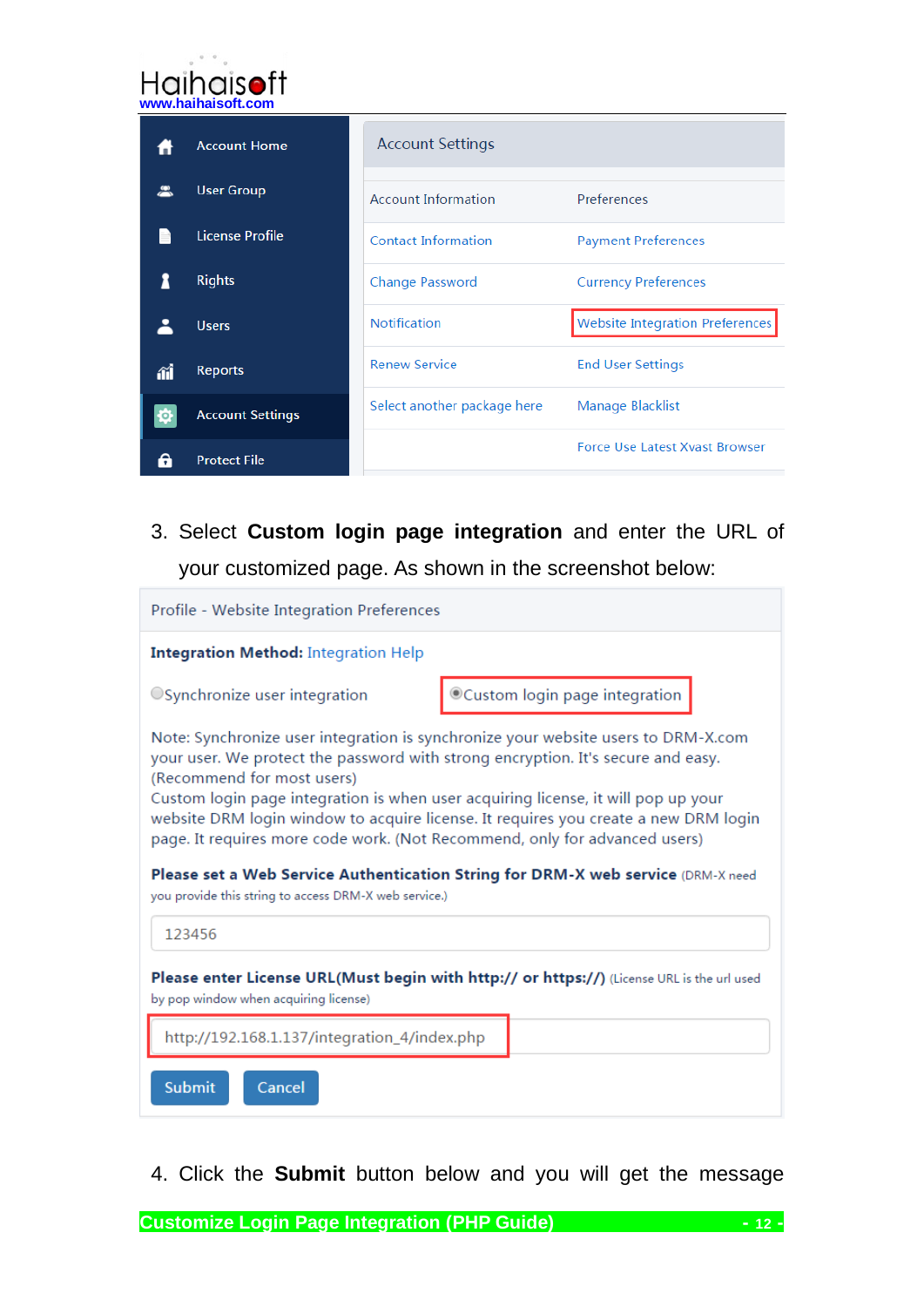

shown on the picture below:



#### <span id="page-12-0"></span>**Step5: Integration Error Messages**

When you integrate DRM-X 4.0 with your website, it may return some error messages. You should write code check the returned error messages and displays the error messages properly to end users. It will help you and your users identify the error easily. For example: Exceed Bind Number, License Profile doesn't exists, User Group doesn't exists, License Rights doesn't exists and Rights Expired.

- 1. Content Provider has insufficient funds in DRM-X 4.0 platform. Message = "Your remain fund is not enough to pay monthly fee. Please add fund to your DRM-X account. For more information, please visit: http://www.drm-x.com" License Return "ERROR:ADMIN\_NO\_MONEY"
- 2. The Rights have expired, the expiration date is less than the current date. Message = "ERROR:RIGHTS EXPIRED" License Return "No License"
- 3. Exceeded hardware combined number Message = "Sorry, you can only acquire license in "  $&$  AllowBindNum  $&$  " computers. Please contact your content owner for details." License Return "ERROR:EXCEED\_BIND"

4. Common Returned Message Message = "Webmaster doesn't have the User Group or you don't have permission to access this User Group. Please contact your webmaster for details." Content provider doesn't have this user group, or you don't have permission to access to this User Group.

Message = "Webmaster doesn't have this Rights or you don't have permission to acquire this rights. Please contact your webmaster for details."

**Customize Login Page Integration (PHP Guide) - 13 -**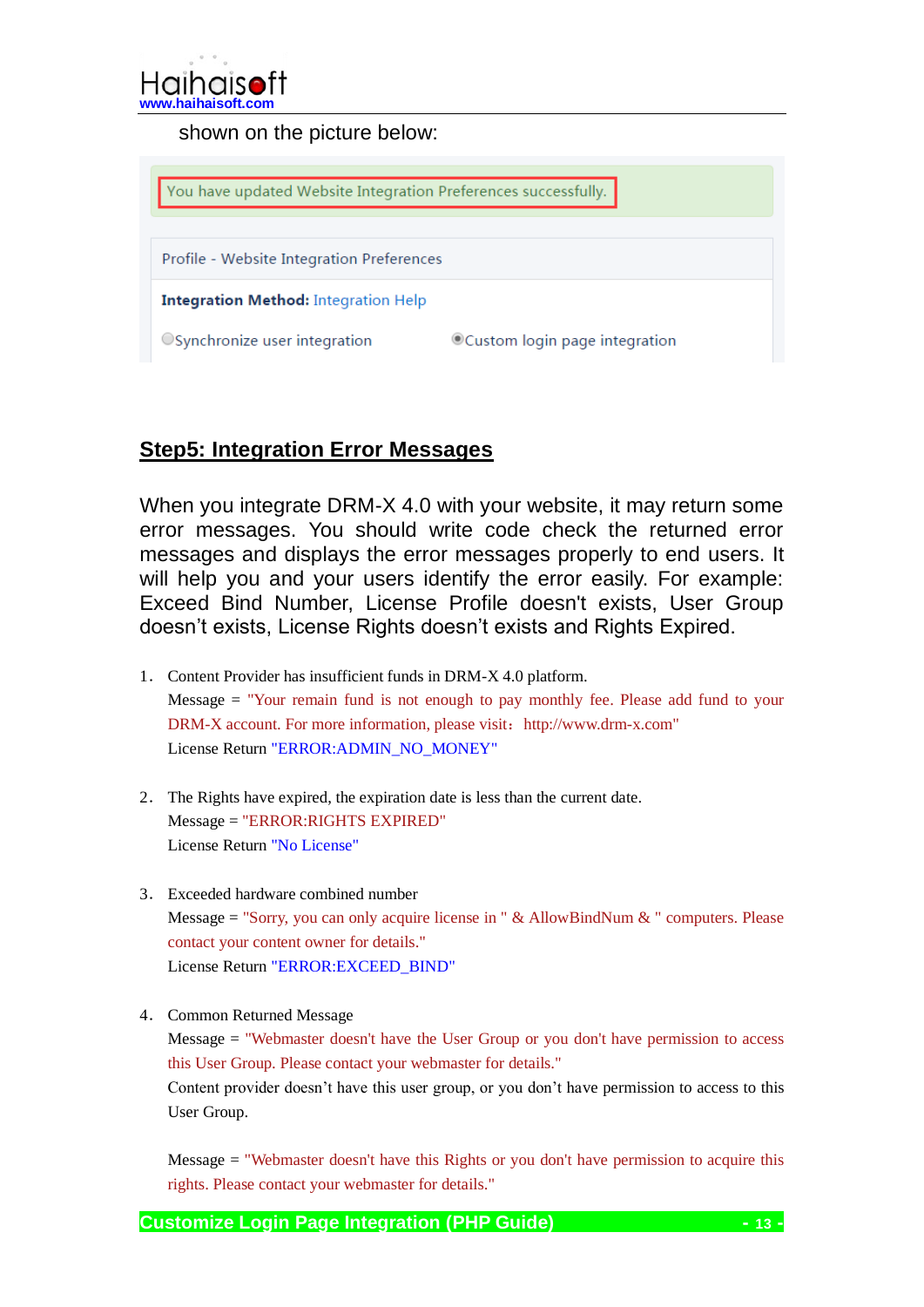Content owner doesn't have this License Rights, or you don't have permission to acquire this Rights.

Message = "Webmaster hasn't encrypt this file or you don't have permission to acquire license. Please contact your webmaster for details."

Content owner hasn't encrypted this file (The License Profile does not exist ), or you don't have permission to acquire this License Profile.

5. Website Integration Preferences error. License Return "Your XML web service login info is not correct. Please check your AdminEmail and WebServiceAuthStr settings.".

### <span id="page-13-0"></span>**Step6. Integration FAQ tips.**

1. Please don't upgrade PHP in your web server before you test it locally. You have to ensure that your website and integration code works in the latest PHP environment. After you test it, then upgrade the same PHP version in your web server.

#### <span id="page-13-1"></span>**Step7. Open your contents protected by DRM-X 4.0.**

Congratulations! The integration has been done. When the users open your encrypted content, it will open the custom login page.